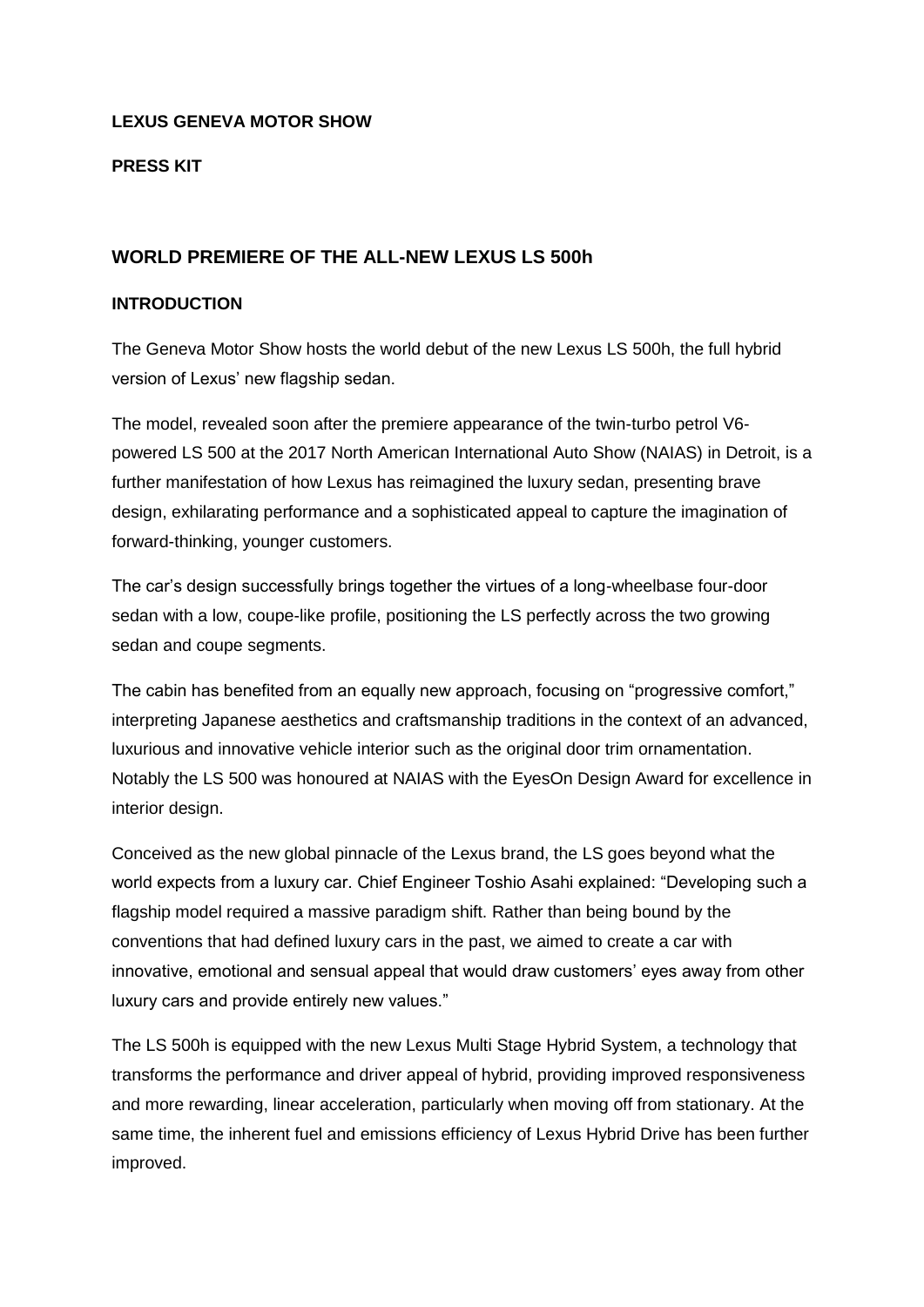The powertrain features a 3.5-litre V6 Dual VVT-i V6 petrol engine and two electric motors, together delivering maximum system power of 354hp/264kW. While the LS 500 will be available in Europe exclusively as all-wheel drive model, the LS 500h will be introduced in both rear and all-wheel drive versions.

The LS 500h is built on the new Lexus Global Architecture – Luxury platform, which ensures a low centre of gravity and optimum weight distribution, contributing to the car's essential stability and handling agility, which in turn deliver increased driver rewards. The fundamental high rigidity of the chassis allows the new multilink suspension to be tuned to achieve a great handling performance and the supreme comfort for which the LS is renowned. In Europe, Adaptive Variable Suspension, with air suspension are a standard feature of higher specification models.

The car's dynamic performance benefits also from the co-ordination of braking, steering and stability systems through Lexus Dynamic Handling.

Advanced technologies are further used to deliver impressive safety performance. The LS 500h's Lexus Safety System+ package additionally includes a new advanced safety system, which features the world's first intuitive pedestrian detection function with active steering among other innovative technologies.

*Omotenashi*, expressing the unique sense of Japanese hospitality, defines the LS 500h's whisper-quiet and luxurious interior. Supreme comfort is provided by front and rear seats with multiple power adjustment, heating, cooling and massage functions. There is also an optional rear seat arrangement that includes an extending leg ottoman and the most generous leg room of any LS generation. Notably the new LS 500h is longer even than the current long wheelbase LS. The wheelbase increased from 3,090 mm to 3,125 mm.

Lexus *Takumi* craftsmanship also contributes to the special quality of the LS 500h's cabin, in luxurious new trims, materials and detailing, including a new pleating treatment and *Kiriko* glasswork on the inner door panels.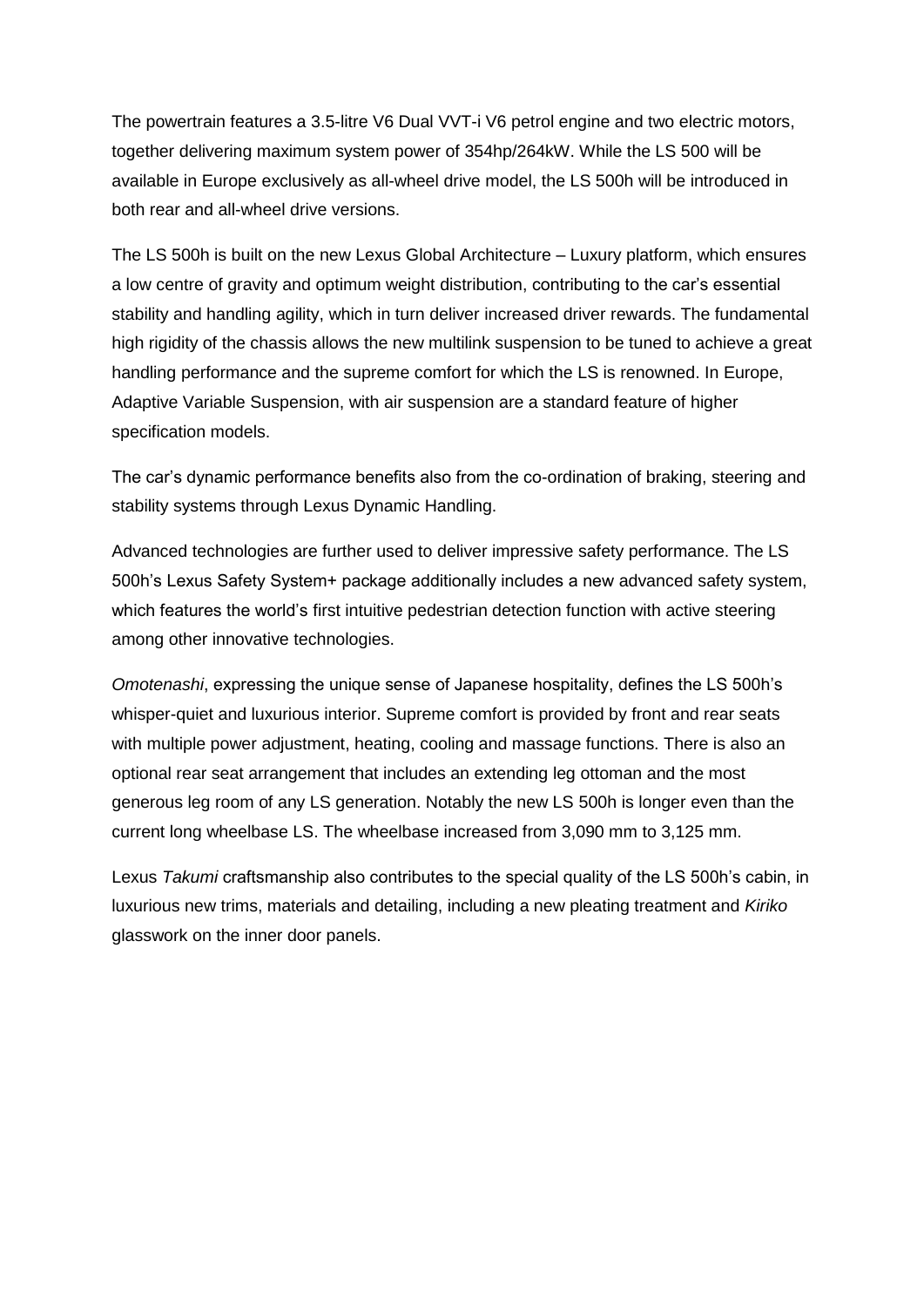# **IMAGINATIVE TECHNOLOGY**

- **Full hybrid powertrain with a 3.5-litre V6 Dual VVT-i petrol engine and Lexus Multi Stage Hybrid System**
- **LS 500 with new twin-turbo V6 engine and 10-speed automatic transmission**
- **Lexus Safety System+ with new advanced features**

# **Full hybrid powertrain with 3.5-litre V6 Dual VVT-i petrol engine**

The LS 500h's Lexus Multi Stage Hybrid System combines a 3.5-litre V6 Dual VVT-i petrol engine with two electric motors, together delivering a total output of 354hp/264kW.

The engine makes optimal use of Dual VVT-i (intelligent variable valve-timing), with timing precisely gauged in line with driving conditions, helping secure high torque at all engine speeds.

Measures to reduce friction losses and thus improve engine efficiency include the adoption of narrow, lightweight roller rocker arms and low-friction timing chains, while D-4S direct fuel injection helps create optimum combustion conditions, contributing to good fuel economy.

# **Lexus Multi Stage Hybrid System**

The new LS 500h is equipped with Lexus' Multi Stage Hybrid System, a breakthrough technology that transforms hybrid powertrain performance.

The system adds a four-stage shifting device to the Lexus Hybrid Drive combination of a 3.5 litre V6 petrol engine and two electric motors. The result is more direct response to driver inputs and an elevation of dynamic performance driving pleasure, while maintaining the characteristic smoothness and efficiency for which Lexus hybrids are renowned.

In a conventional full hybrid vehicle, engine output is boosted by the electric motor via a reduction gear, but with the new Multi Stage Hybrid System the power from the V6 engine and the hybrid battery can be amplified by the four-stage shifting device, allowing much greater drive power to be generated when accelerating from stationary and achieving a 0- 100km/h acceleration in 5.4 seconds. High-speed cruising can be enjoyed at lower engine rpm and the LS 500h is able to run at higher speeds – up to 140km/h – with the petrol engine shut off.

The design of the system places the multi-stage shift unit immediately behind the power split device, on an axis aligned with the engine crankshaft. Although the unit has four speeds, the D range has a simulated shift control pattern that delivers the feel of driving with a 10-speed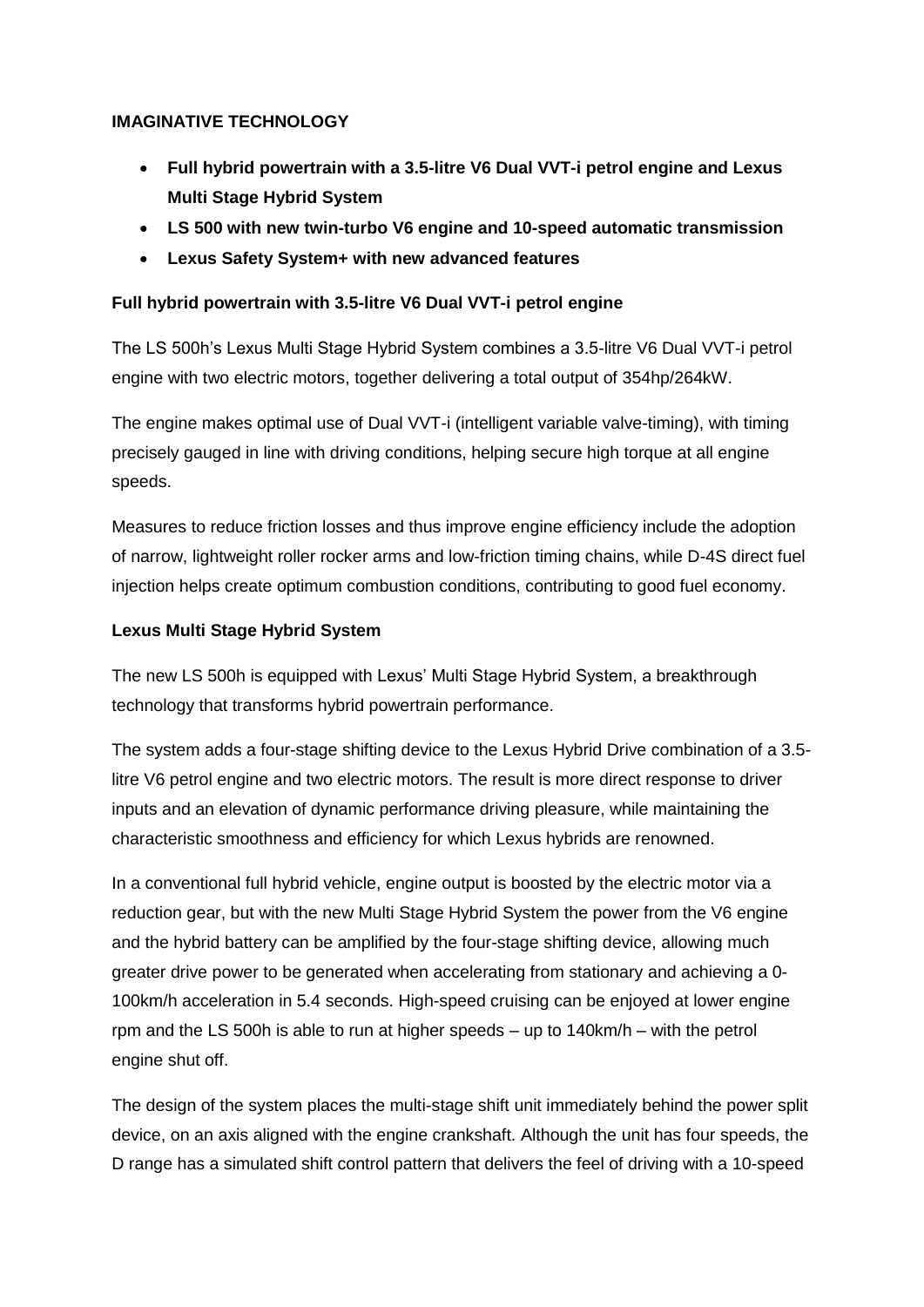gearbox. As vehicle speed rises, engine speed increases with a linear, direct and continuous acceleration feel, free from the "rubber band" effect witnessed in some continuously variable transmissions. In the 10<sup>th</sup> gear range, the CVT control allows for high-speed cruising at lower engine revs for quiet, smooth and fuel-efficient performance.

The transmission further benefits from an improved version of the AI shift control found in conventional automatics. This enables intelligent, optimum gear selection to be made in line with driving conditions and driver inputs, for example when going up or downhill. The system also includes DMI (Driver's Mind Index). This means it can adjust gear shifts to suit the driver's style and behaviour, without the driver having to select a different drive mode to get the kind of performance they want from the transmission.

Thanks to the Multi Stage Hybrid System's design, the driver is able to take advantage of an M mode to select and hold gears manually, using paddle shifts mounted behind the steering wheel – a function not previously available on a Lexus hybrid. Thanks to the co-ordinated control of the Power Split Device and the gear shifting mechanism, the gear shift will start instantaneously with the computer receiving the signal from the paddle shift, giving an exceptionally quick response.

#### **Lithium-ion hybrid battery**

The LS 500h is fitted with a compact, lightweight, lithium-ion hybrid battery. It is 20 per cent smaller than the nickel-metal hydride unit featured in the current Lexus LS 600h, yet has a higher power density. It increases the luggage capacity by 25l (versus LS 600h).

Using lithium-ion technology has also reduced the component's weight, helping reduce the car's overall mass, thus supporting overall fuel economy, emissions performance and handling balance.

It is the first Lexus hybrid battery to feature a satellite construction design, in which the cell voltage monitoring function has been made separate from the battery ECU. This allows for efficient use of what would otherwise be empty space inside the battery pack to house the wiring harness and battery cooling blower, thus reducing the unit's overall dimensions. The cooling blower itself has been made more powerful and thinner in size.

### **LS 500 with twin-turbo V6 engine**

The LS 500 is powered by a new twin-turbo 3.5-litre V6 petrol engine, matched to a 10 speed automatic transmission – a first for a luxury sedan. Highly efficient turbocharger and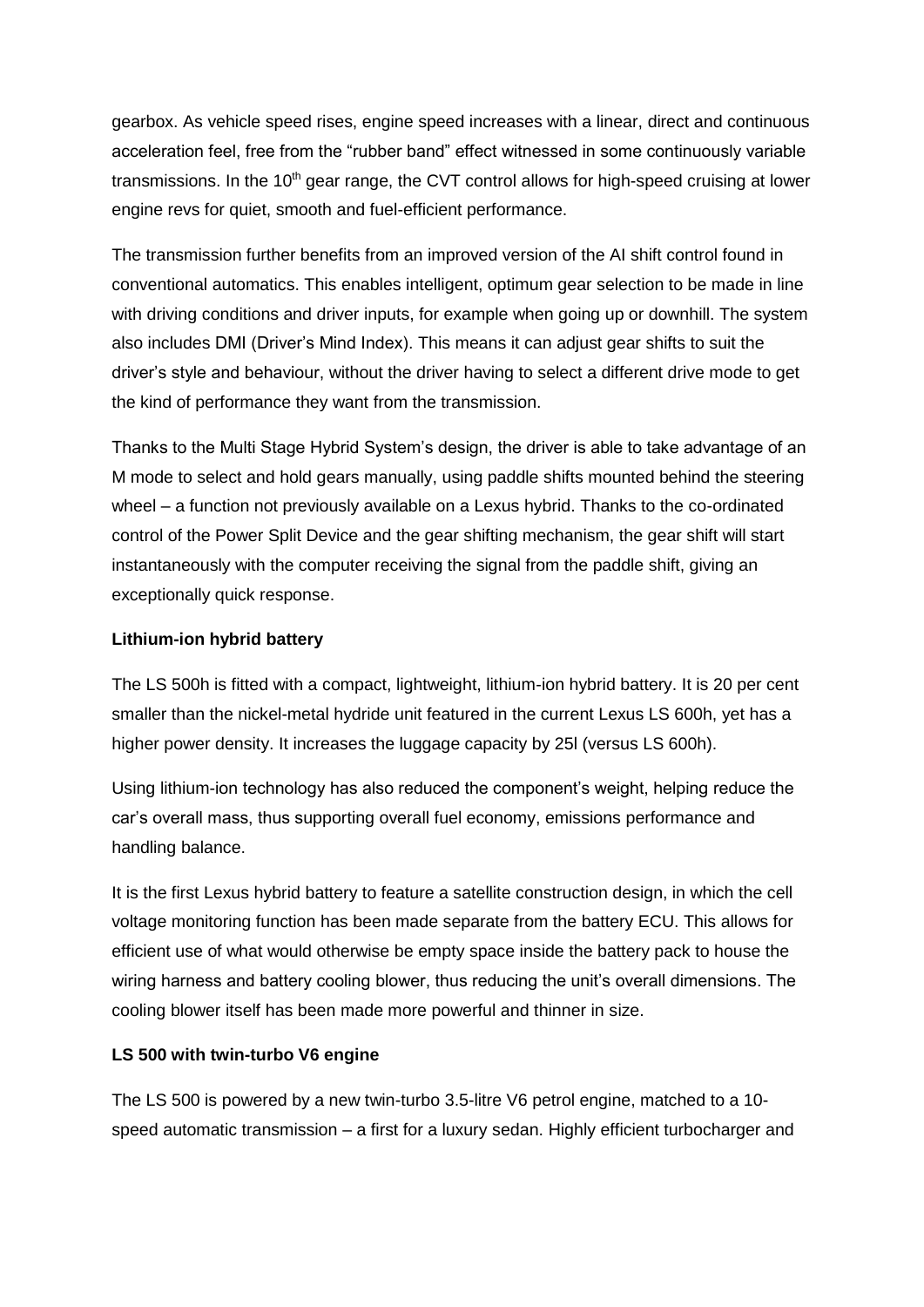fast combustion technology combined produce high power to rival a V8 engine – 415hp/310kW and a maximum 600Nm of torque – together with notable fuel efficiency.

The LS 500's 10-speed automatic transmission, first seen in the Lexus LC 500 luxury coupe, is a torque converter automatic, yet with shift times that rival those of dual-clutch transmissions. The wide bandwidth afforded by its closely spaced ratios is ideal for all forms of driving, helping provide an optimal gear for all conditions.

The driver can execute shifts using paddle controls, but many will prefer to use the advanced electronic control system, which anticipates the driver's input and chooses the ideal ratio by monitoring acceleration, braking and lateral G-forces.

When accelerating from standstill, the close ratios of the low gears and the shortened shift time generate a rhythmical and exhilarating feel as the car gains speed. The twin-turbo engine's high torque matches ideally with the higher gear ratios for effortless, relaxed motorway cruising, while very quick downshifts provide direct acceleration with no lag in G response.

#### **Lexus Safety System+ with new advanced safety system**

The LS is equipped with the Lexus Safety System+, additionally featuring a new advanced safety system. It extends the range of active systems available to the driver to help prevent accidents happening, covering the risks presented by four of the most common types of accident: rear-end collisions, collisions with pedestrians; accidents caused by lane departure and accidents at intersections. It operates by combining information from omnidirectional sensors around the vehicle, including stereo cameras, monitoring all operating situations from parking manoeuvres to collision avoidance.

It includes the world's first intuitive pedestrian detection function with active steering. If a pedestrian is detected on the road ahead and a collision is imminent, this system will automatically apply the car's brakes and steer around the person, while keeping to its traffic lane. The driver will be alerted to the system's operation by a warning on the colour head-up display.

In terms of passive safety, the LS' robust structure provides a high degree of passive safety to protect occupants in a collision, and the car is equipped with up to 14 airbags.

Lexus CoDrive, a high-level driving support system, is also being introduced in the new LS. This provides steering control in accordance with the driver's intention and continuous driving support on motorways.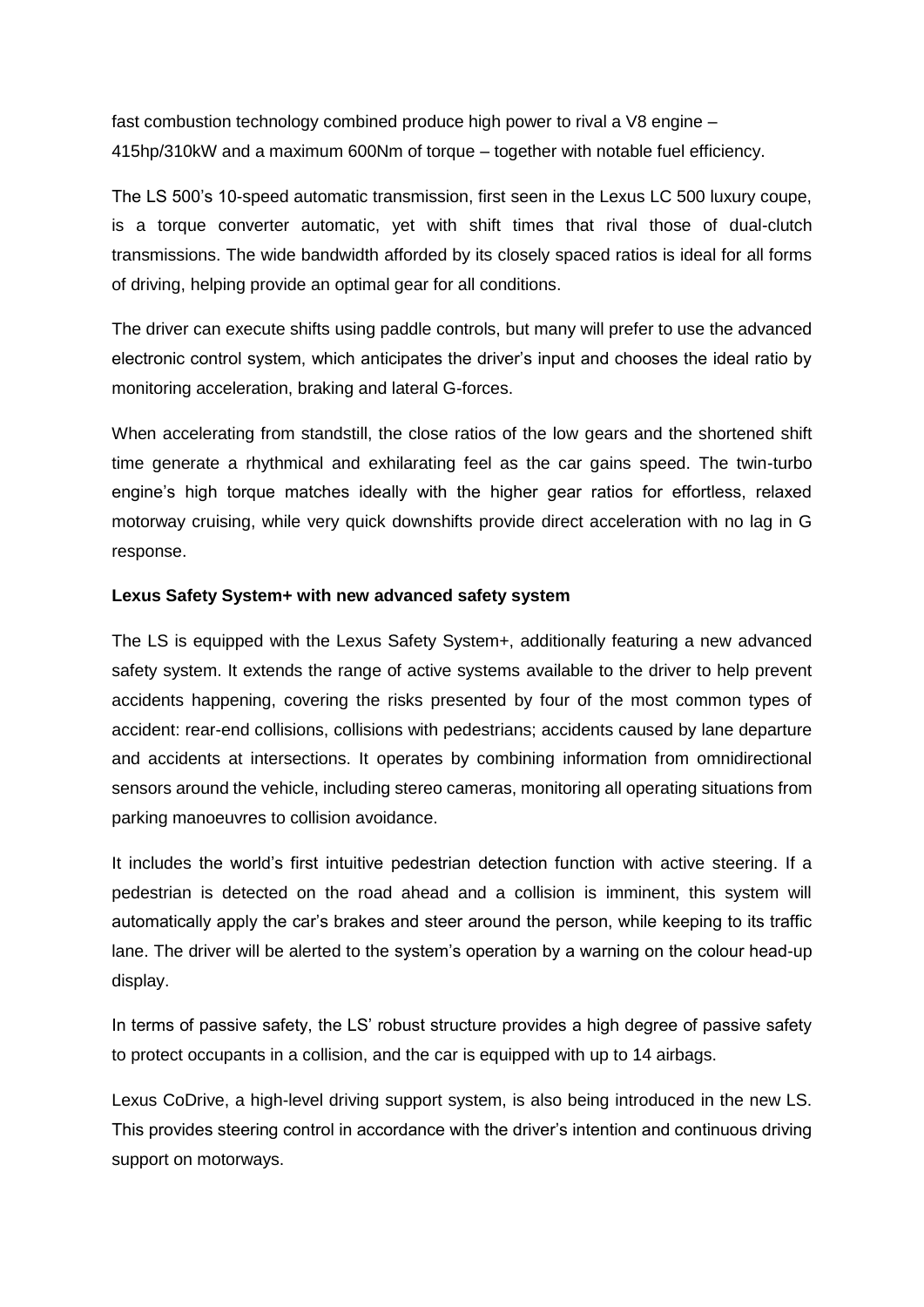### **EXHILARATING PERFORMANCE**

- **New Lexus Global Architecture – Luxury platform supports excellent ride, and handling, comfort and cabin quietness**
- **Greater vehicle agility and stability from a lower centre of gravity**
- **Strategic use of strong, lightweight materials**
- **Multi-link front and rear suspension tuned for handling stability and ride comfort**
- **Adaptive Variable Suspension, air suspension, and Lexus Dynamic Handling all help secure better ride comfort, rear stability and handling**

# **Lexus Global Architecture – Luxury platform**

More than ever before, luxury sedan drivers demand greater handling agility and performance feel, without sacrificing comfort. It's one of the hardest balances to achieve in a vehicle, yet Lexus's new GA-L platform meets the challenge. The platform made its debut in the LC coupe and now, with a longer wheelbase, underpins the new LS.

The GA-L platform is the stiffest Lexus has yet created, providing a perfect foundation for improving handling, ride smoothness and cabin quietness. The design of the GA-L platform allows the car's centre of gravity to be made lower, with most of the mass, including the engine and passengers, moved to a more central and lower position in the chassis. This has a direct, positive impact on ride, handling stability and comfort and contributes to a more rewarding and engaging experience at the wheel for the driver.

Collision safety was also the key for development of the GA-L platform. Cabin deformation and the amount of impact energy transferred to the occupants have been minimised. Body structure was enhanced with the use of new bonding technology, lighter materials such as high-tensile strength materials and aluminium bumper reinforcement.

# **Multilink suspensions tuned for handling stability and ride comfort**

The LS has a history of outstanding suspension compliance, yet Lexus saw opportunities for new gains to be made in this area as well.

The front suspension system has double ball joints on the upper and lower arms to permit control of the smallest movements from driver inputs and road conditions. Beyond sharing the workload, this arrangement helps optimise suspension geometry to increase wheel control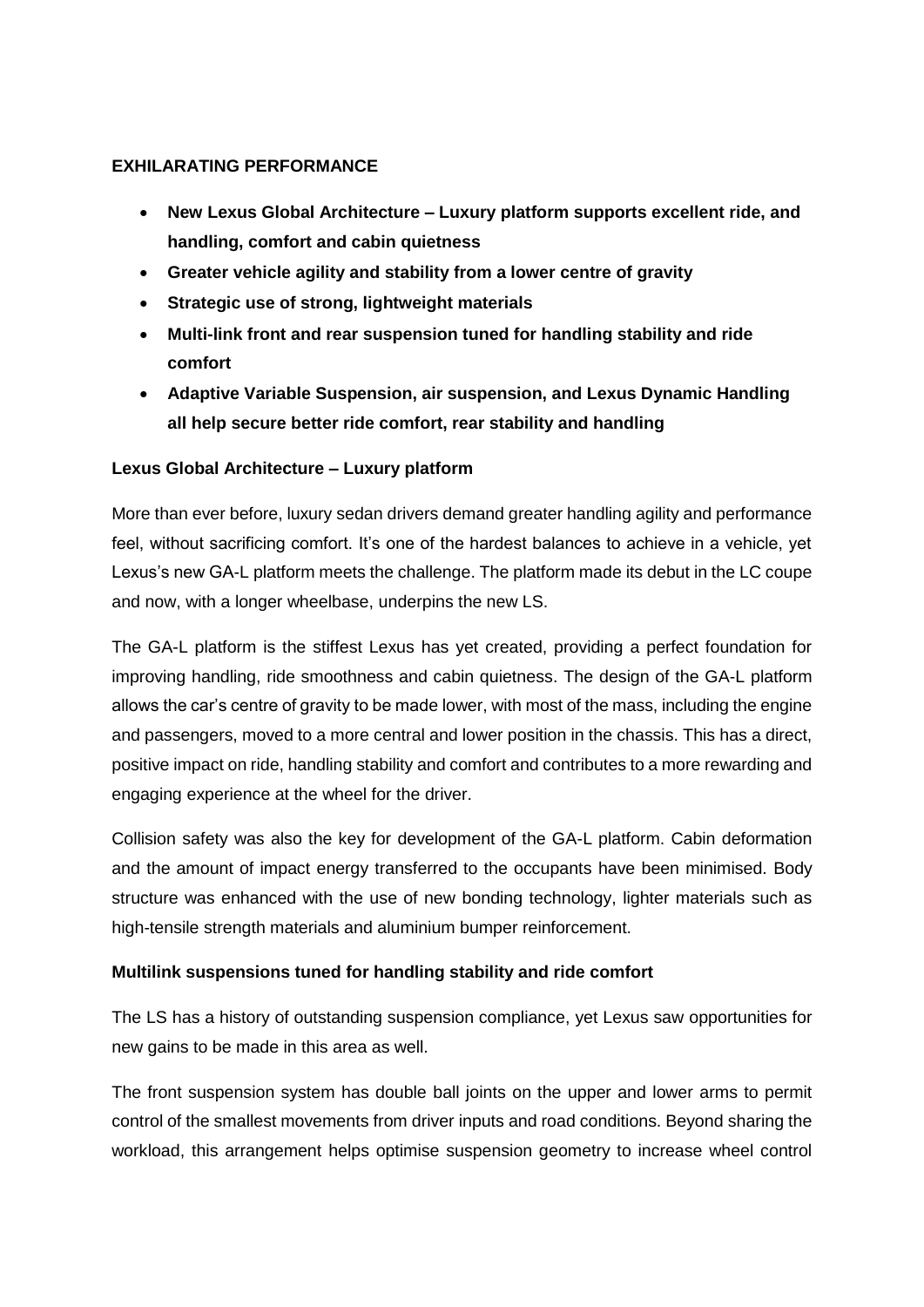and gain more precise steering response with better initial effort. At the rear these ball joints are replaced by bushes to ensure superior ride comfort.

To reduce unspring weight, and thereby promote agility and comfort, aluminium is used extensively in the suspension's construction.

# **BRAVE DESIGN**

- **Luxury sedan with a distinctive coupe silhouette, emphasising the model's stronger dynamic performance and increasing its appeal to younger customers**
- **Low coupe profile achieved without sacrificing headroom and comfort for rear seat occupants**
- **New LS longer and lower than its predecessor – available exclusively in longwheelbase form**
- **New interpretation of the Lexus spindle grille design**

Following the "Yet" philosophy, that has guided the design thinking for successive generations of the LS, Lexus has created a design that offers the room and comfort of a prestige threebox sedan, yet with the stylish silhouette of a four-door coupe – a look that holds a stronger appeal for younger luxury customers.

Lexus designers took full advantage of the opportunity provided by the low centre of gravity and optimum weight distribution from the LS's new GA-L platform to produce a lower profile and a long wheelbase, giving the car a stretched, ground-hugging appearance. Compared to the current LS, the new model sits about 15mm lower, while the hood and boot are 30 and 40 mm lower respectively. The new LS is only offered in long wheelbase form: at 3,125mm, the wheelbase is in fact 35mm longer than on the current long wheelbase LS 600h L.

The LS is the first Lexus sedan to feature a six-side window design, marking a break with tradition. This approach has helped achieve a sleek silhouette and a low-lying fluidity in the design. The LS is also the first Lexus to be fitted with flush-surface windows that integrate smoothly with the side pillars.

The LS displays a unique rendition of Lexus's signature spindle grille, designed to convey an aura of dignity that befits the model's position at the pinnacle of the Lexus brand. The grille has a mesh texture that appears to change in different light, created through months of intense CAD development and the hand-adjustment of thousands of individual surfaces to gain the optimum effect.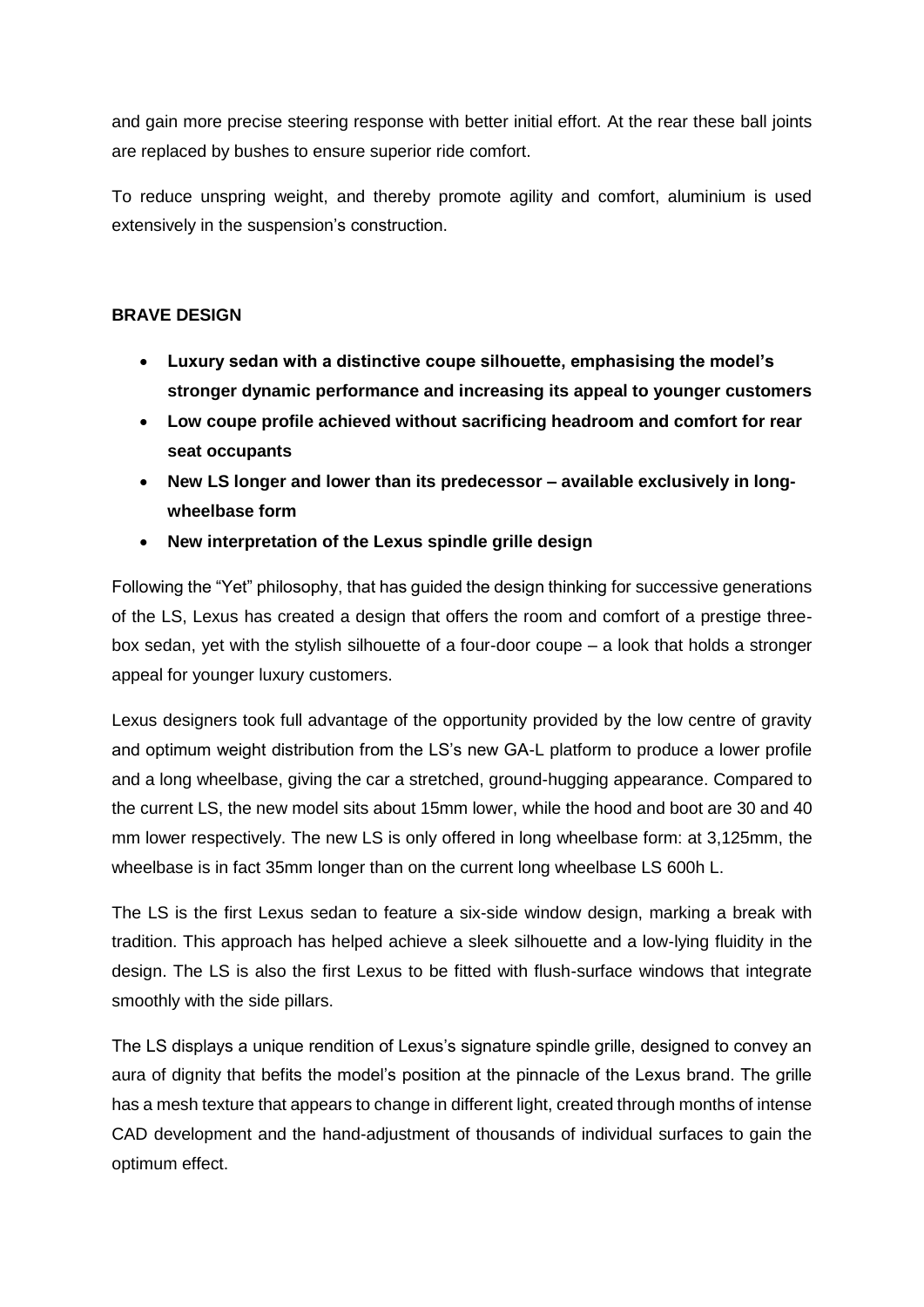### **LUXURY INTERIOR INSPIRED BY** *OMOTENASHI*

- **Welcoming, spacious cabin design, inspired by** *Omotenashi***, the unique sense of Japanese hospitality**
- **Special focus on rear seat comfort and ease of access**
- **Extensive measures to achieve exceptional interior quietness**
- **Mark Levinson 3D Surround Audio**

### **Welcoming and luxurious interior**

*Omotenashi*, the Japanese concept of hospitality, is a common thread that has run through all LS models. In the context of a luxury automobile, it means taking care of the driver and passengers, anticipating their needs, attending to their comfort and protecting them from hazards.

For the new LS, creating a new standard of flagship luxury was not simply a matter of adding more features. Inspired by *Omotenashi,* Lexus sought to deliver a cabin that welcomes and envelops the occupants and treats the driver like a partner. The watchwords for the design team were "progressive comfort".

New seat designs, including 28-way power front seats with heating, cooling and massage functions, exemplify this approach.

The organically shaped dashboard design clusters information displays at a uniform height to support the "seat-in-control" layout – the driver can operate all systems without having to change their posture. In addition to a 12.3-inch navigation display, the LS can be fitted with an optional 24-inch colour head-up display – the largest in the world - that projects a variety of key vehicle information and performance data into the driver's forward line of vision.

The infotainment system has a more inviting graphic user interface and is controlled using the next generation of Lexus' Remote Touch control system. The intuitive operation is designed to mirror the way a smartphone is used; it can also recognise "handwritten" commands – outline letters traced using a finger on the touchpad.

Because the new LS is lower than previous models, Lexus has equipped the optional air suspension with an access function. Activated when unlocking the car with the smart key, access mode automatically raises the vehicle and opens the seat bolsters to welcome the driver behind the wheel.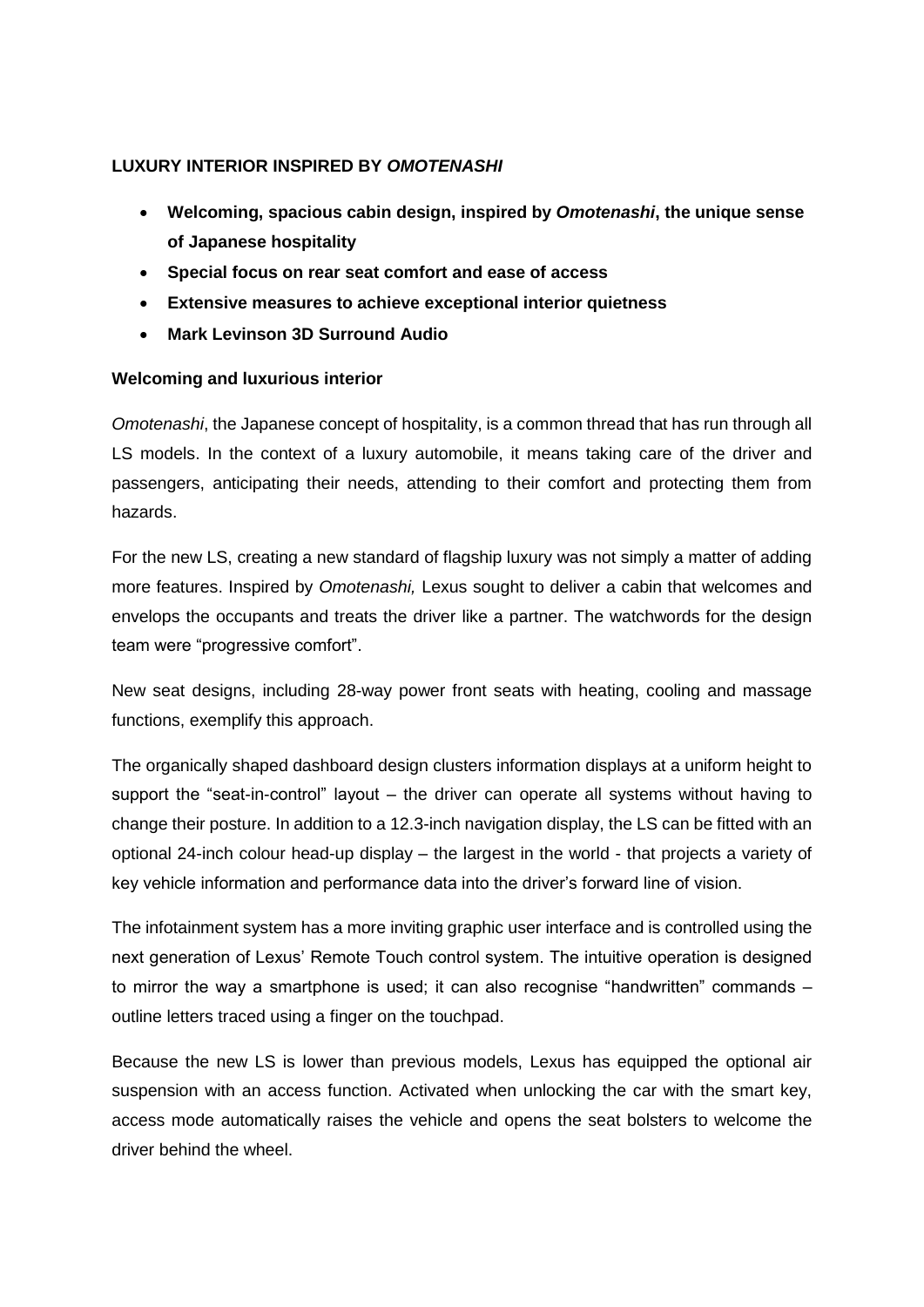To preserve headroom within the car's lower roofline, the LS is fitted with is an outer, slidetype sunroof.

### **Focus on rear seat comfort**

Lexus also lavished attention on the rear seats, producing a design that provides seamless continuity between the trim and seatbacks. There are heating, cooling and massage options for rear seat occupants, while power-controlled rear seats are available with a Shiatsu massage function and a raised ottoman leg rest. These form part of an extensive rear seat luxury package that offers more legroom than in any previous LS. With this optional package, the seat behind the front passenger can be reclined up to 48 degrees, and raised up to 24 degrees to make it easier to exit the vehicle.

Lexus has designed the LS cabin for utterly quiet cruising, with new sound suppression methods used to further hush the environment compared to previous LS models. Active Noise Control quiets the cabin by detecting the sound of the engine coming into the vehicle and cancelling certain frequencies, using antiphase sound from the audio speakers.

### **Exclusive audio systems**

The serenity of the cabin provides an ideal stage for the Pioneer premium audio system. Featuring a sophisticated 'Quantum Logic Immersion' sound tuning technology and ceiling array, the Mark Levinson system creates a 3D surround audio for a concert-like experience.

# *TAKUMI* **CRAFTSMANSHIP**

- **Highest levels of interior quality and finish**
- **New trims, patterns and materials**
- **Hand pleated door trims inspired by** *Origami*
- **Glass ornamentation using Japanese** *Kiriko* **techniques**

The quality, precision and pride in perfection that define Lexus' *Takumi* craftsmanship are richly evident in the luxury detailing in the new LS, as befits a flagship sedan.

Lexus has produced a unique aesthetic for the new LS which can be witnessed in elements such as the interior lighting and an exceptional attention to detail in the finish and appearance of everything you see and feel.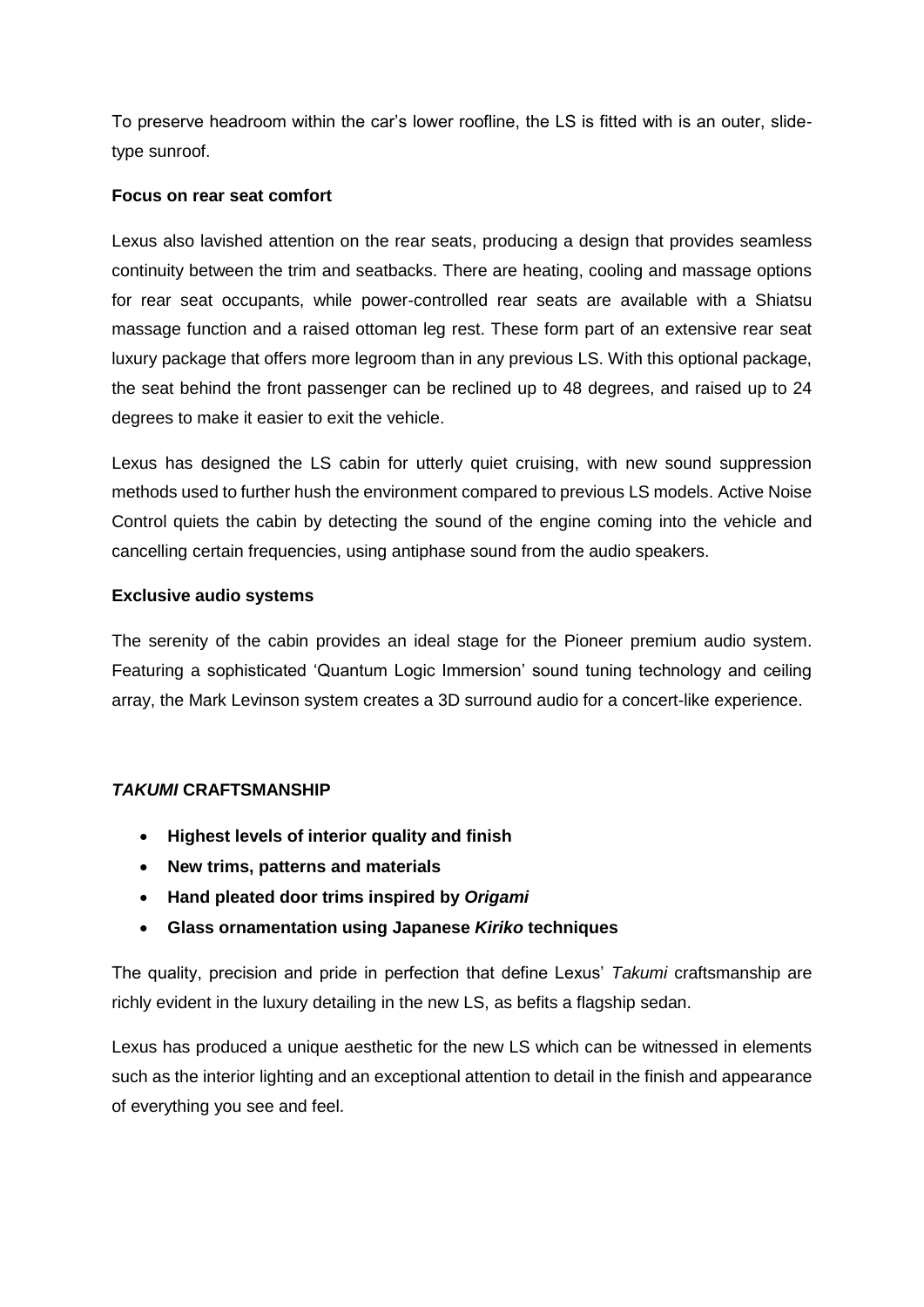#### **Inspired by Japanese culture and traditions**

Japanese culture provided the inspiration for a new approach to creating trim elements, combining traditional influences with advanced manufacturing techniques. This can be seen in signature touches, such as ambient lighting inspired by Japanese lanterns and armrests that appear to float next to the door panels.

Natural woodwork and the application of sophisticated sliced wood and laser cutting technologies have been used to produce new interior finish options, including Art Wood/Organic, Art Wood/Herringbone and Laser Cut Special. The grain pattern of Art Wood is achieved by combining different colour woods and is an original Lexus design, created using Takumi craftsmanship skills. The LS' new cross grain finish is larger with sharper contrasts between light and dark, creating a more vibrant effect. The new Laser Cut Special emphasises the contrast between precise metal lines and natural wood.

The hand-pleated door trims were inspired by *Origami*, the Japanese art of creating threedimensional forms from a single piece of paper. The door panels were originally rendered in paper by a skilled fabric artisan. The finished three-dimensional pattern captures the Lexus "L" motif in its intricate and precise folds, conveying a different effect when seen in daylight or the cabin's night-time illumination.

For the ornamentation panel, the aim was to express Lexus' *Time in Design* philosophy. To achieve this, the team called on the skills of *Kiriko* artisan glassworkers who produced handcarved designs that capture the contrast created by light and shadow. Through painstaking trial and error, a design was chosen that looks beautiful and sensual from any angle. Although fragile in appearance, the glass has been treated using reinforcement technology to ensure it is robust for use in a vehicle interior. The hand-carved design was reproduced using advanced glass production technology, which precisely scans and digitises tens of thousands of facets. In the next step the glass ornamentation undergoes a series of treatments such as polishing and strengthening conducted by specialised Japanese Takumi craftsmen.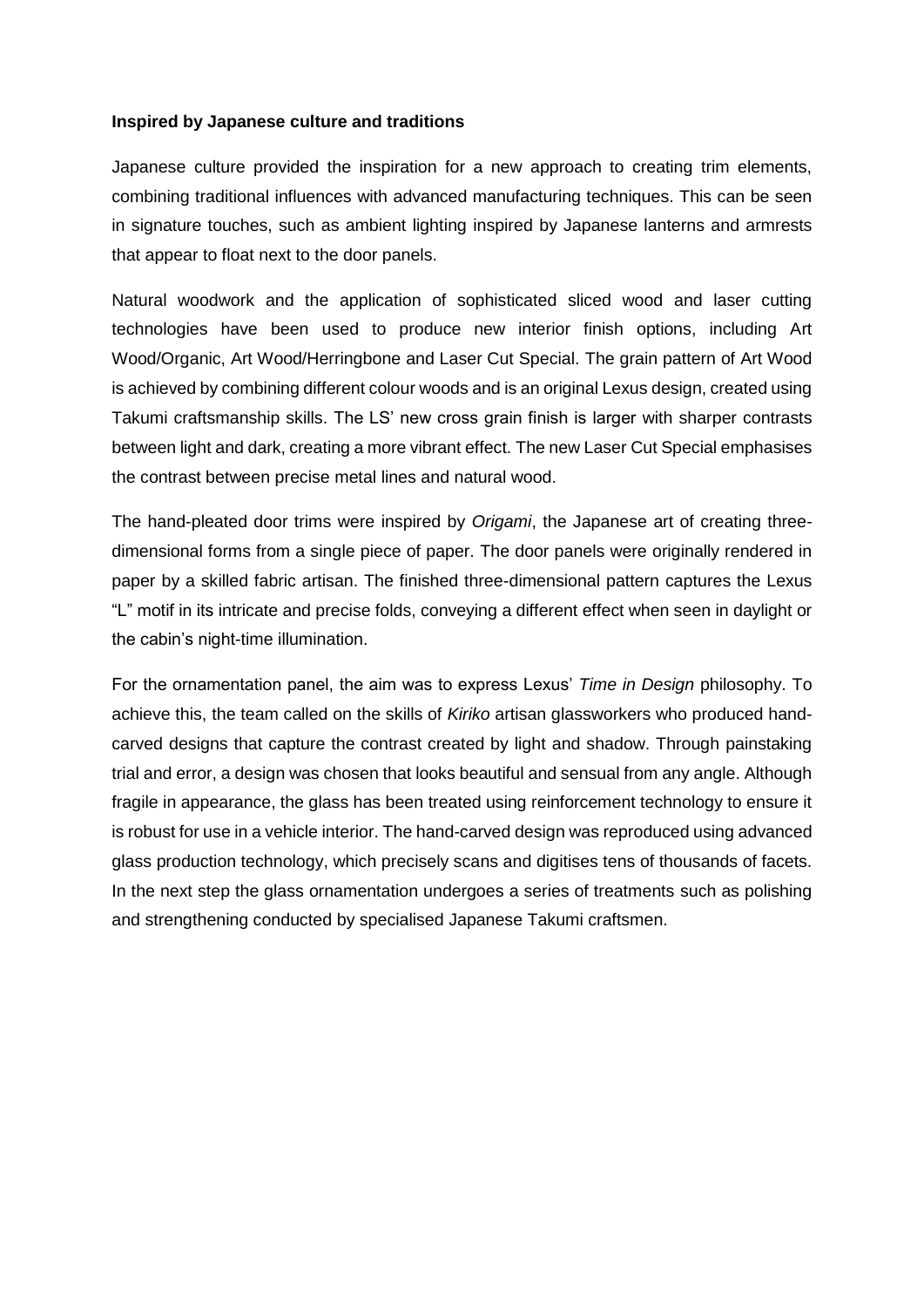# **LEXUS IN MOTORSPORT – THE 2017 RC F GT3**

- **All-new 2017 RC F GT3 competing in racing championships in the USA and Japan, as well as selected European events**
- **European Premiere at the Geneva Motor Show**

Lexus is increasing its focus on motorsport in 2017 with the RC F GT3, aiming to strengthen the performance image of its brand with a growing audience of race enthusiasts worldwide.

The all-new car, now homologated by the sport's governing body, the FIA, will participate in racing championships in USA and Japan, as well as selected European races.

In the USA, Lexus has supplied two Lexus RC F GT3 to the 3GT Racing team, to compete in the GTD class of the IMSA WeatherTech SportsCar Championship Series.

In Japan, two cars are contesting the GT300 class of the Super GT Series with the LM corsa team.

In Europe, Farnbacher Racing and Emil Frey Racing, the two teams which competed in VLN Endurance series with RC F GT3 prototype vehicles last year, will continue their development work this season, aiming to compete at higher levels in GT3 racing in Europe in the future. On this basis, they will compete in European races in 2017, including selected events in the International GT Open series.

Last year, Lexus became the first Asian carmaker to win a VLN Endurance Championship race at the Nürburgring Nordschleife, with a RC F GT3 prototype claiming overall victory at the VLN9 race on October 8.

Lexus also achieved outstanding results last year with the RC F GT500, another racing car derived from the RC F. The 2016 RC F GT500 dominated the Super GT series in Japan last year, with Team SARD and drivers Heikki Kovalainen and Kohei Hirate respectively claiming the team and drivers' championship titles in the GT500 category.

#### Technical Specifications

| Engine        | 5.4-litre $V8$                                                               |
|---------------|------------------------------------------------------------------------------|
| Power         | 373+ kW (500+ DIN hp)                                                        |
| Torque        | N/A                                                                          |
| Transmission  | 6-speed sequential racing gearbox                                            |
| Wheels        | 13x18 ft, 13 x 18 rr - centre-lock 13 x 8 in front and rear with centre lock |
| <b>Brakes</b> | iron rotors                                                                  |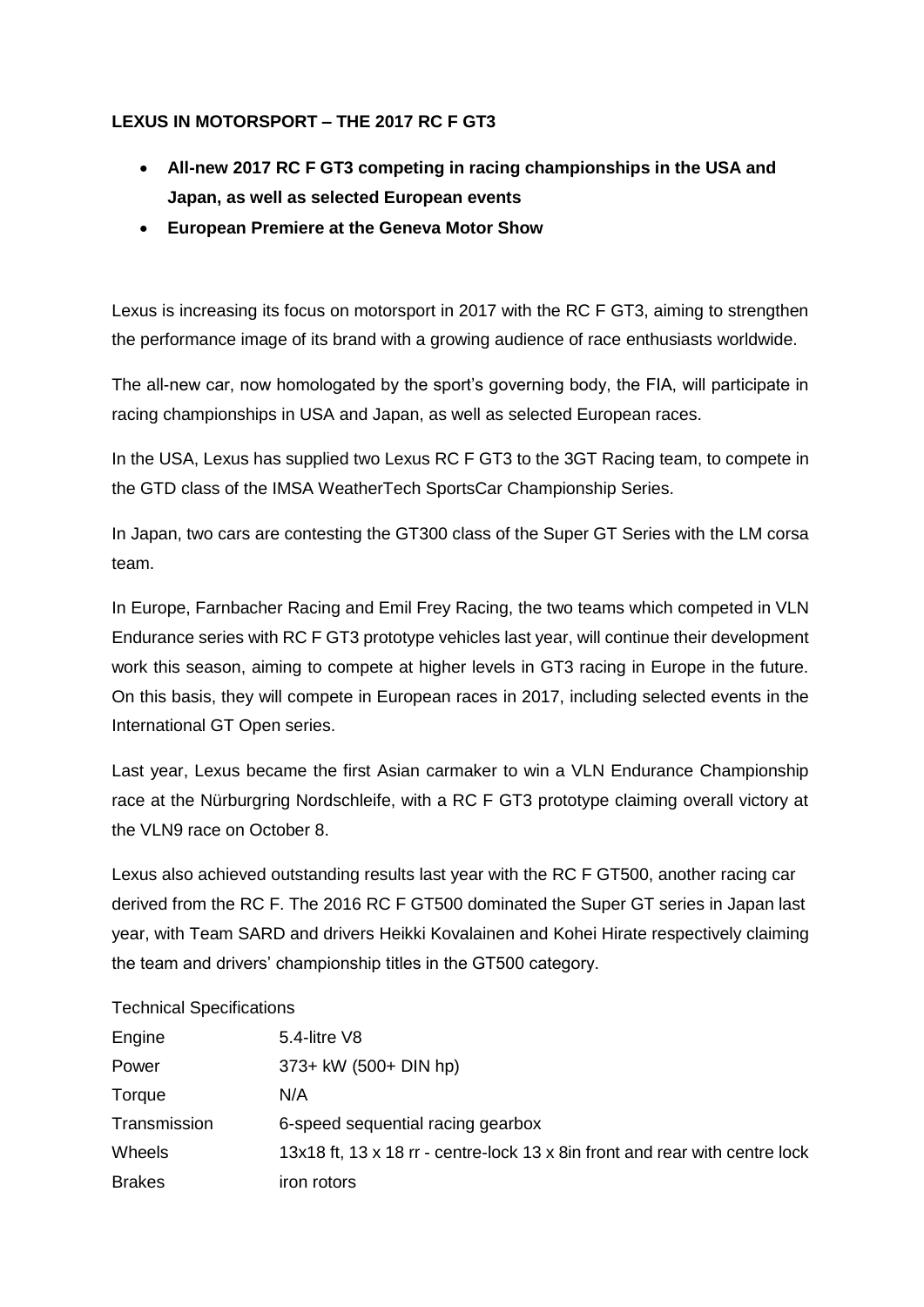| <b>Overall Length</b> | 4,845mm |
|-----------------------|---------|
| <b>Overall Width</b>  | 2,030mm |
| <b>Overall Height</b> | 1270 mm |
| Wheelbase             | 2,730mm |
| Kerb Weight           | 1,300kg |